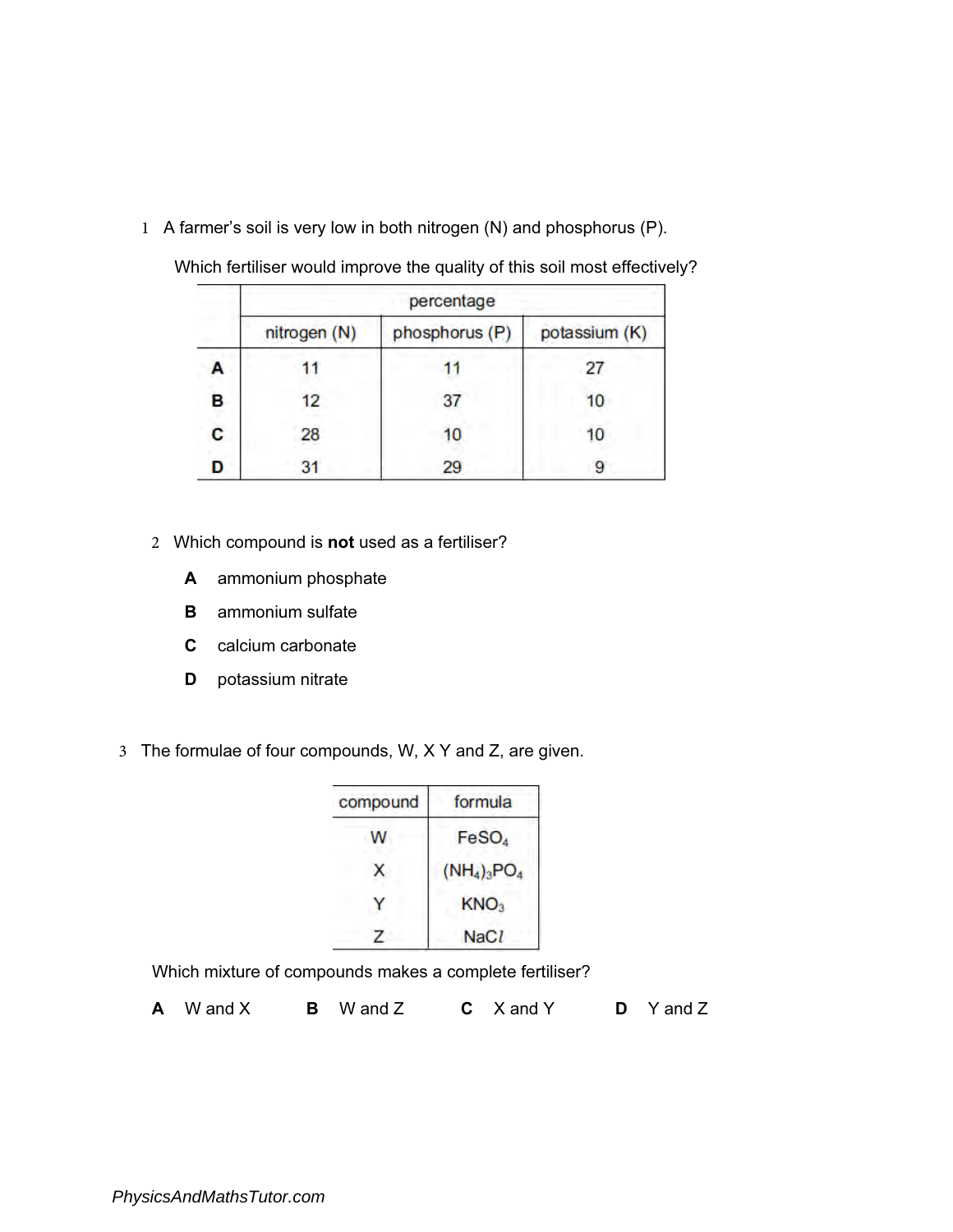- 4 Fertilisers are mixtures of different compounds used to increase the growth of crops. Which pair of substances contains the three essential elements for plant growth?
	- A ammonium nitrate and calcium phosphate
	- **B** ammonium nitrate and potassium chloride
	- C ammonium phosphate and potassium chloride
	- **D** potassium nitrate and calcium carbonate
- 5 Which elements are present in NPK fertilisers?
	- A nitrogen, phosphorus, potassium
	- **B** nitrogen, potassium, calcium
	- C sodium, phosphorus, potassium
	- D sodium, potassium, calcium
	- 6 Which compound is not a fertiliser?
		- **A** ammonium sulfate,  $(NH_4)_2SO_4$
		- **B** calcium hydroxide,  $Ca(OH)_2$
		- C potassium chloride, KC*l*
		- **D** urea,  $CO(NH<sub>2</sub>)<sub>2</sub>$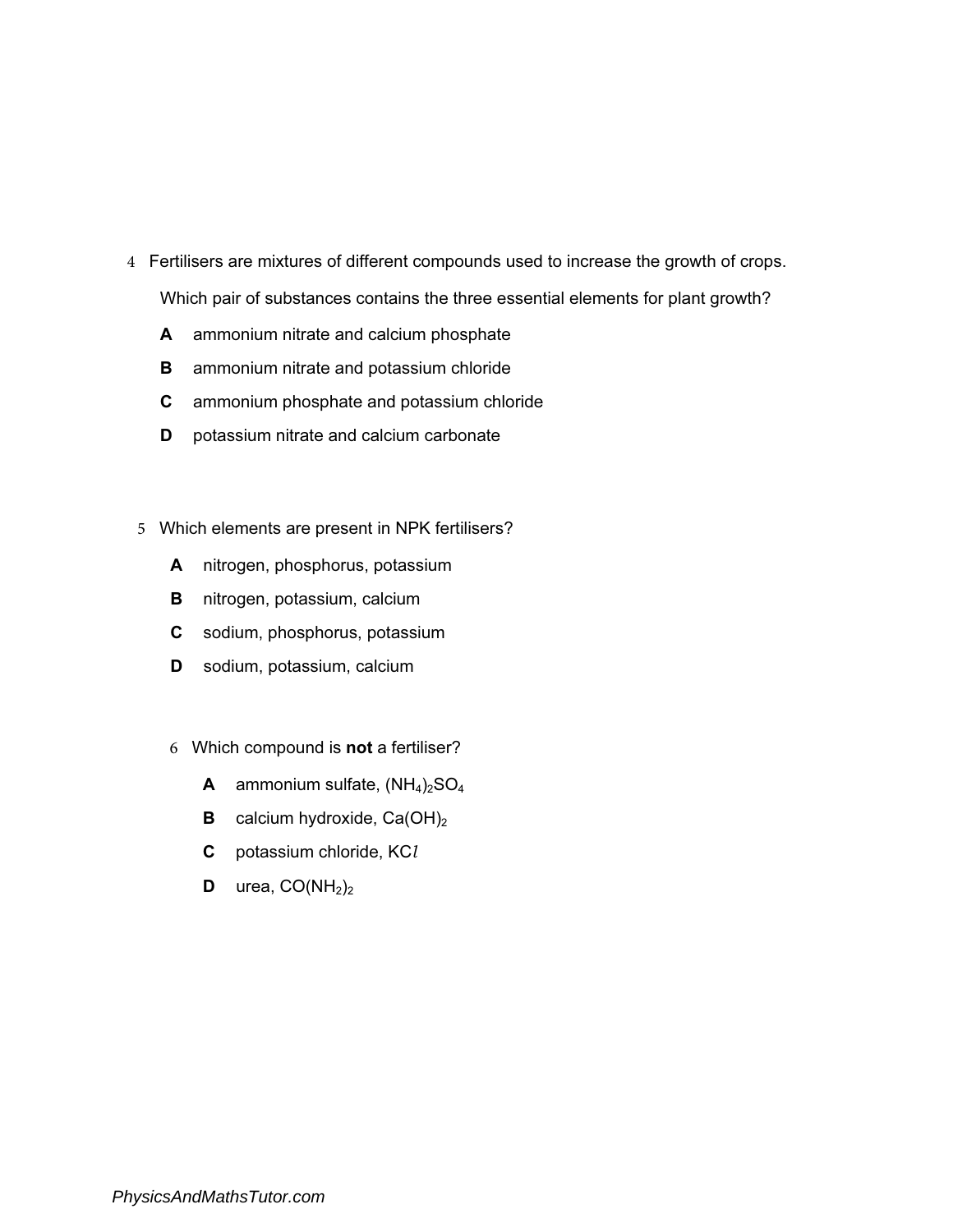7 Which combination of chemical compounds could be used to produce the fertiliser shown?



- A (NH4)3PO4, KC*l*
- **B**  $NH_4NO_3$ ,  $Ca_3(PO_4)_2$
- **C**  $NH_4NO_3$ ,  $CO(NH_2)_2$
- **D**  $NH_4NO_3$ ,  $K_2SO_4$ ,  $(NH_4)_2SO_4$
- 8 Carbon dioxide and methane are 'greenhouse gases' which contribute to global warming.

Which process does not increase global warming?

- A burning fossil fuels
- **B** decay of organic waste
- C farming cattle for beef
- **D** growing crops such as sugar cane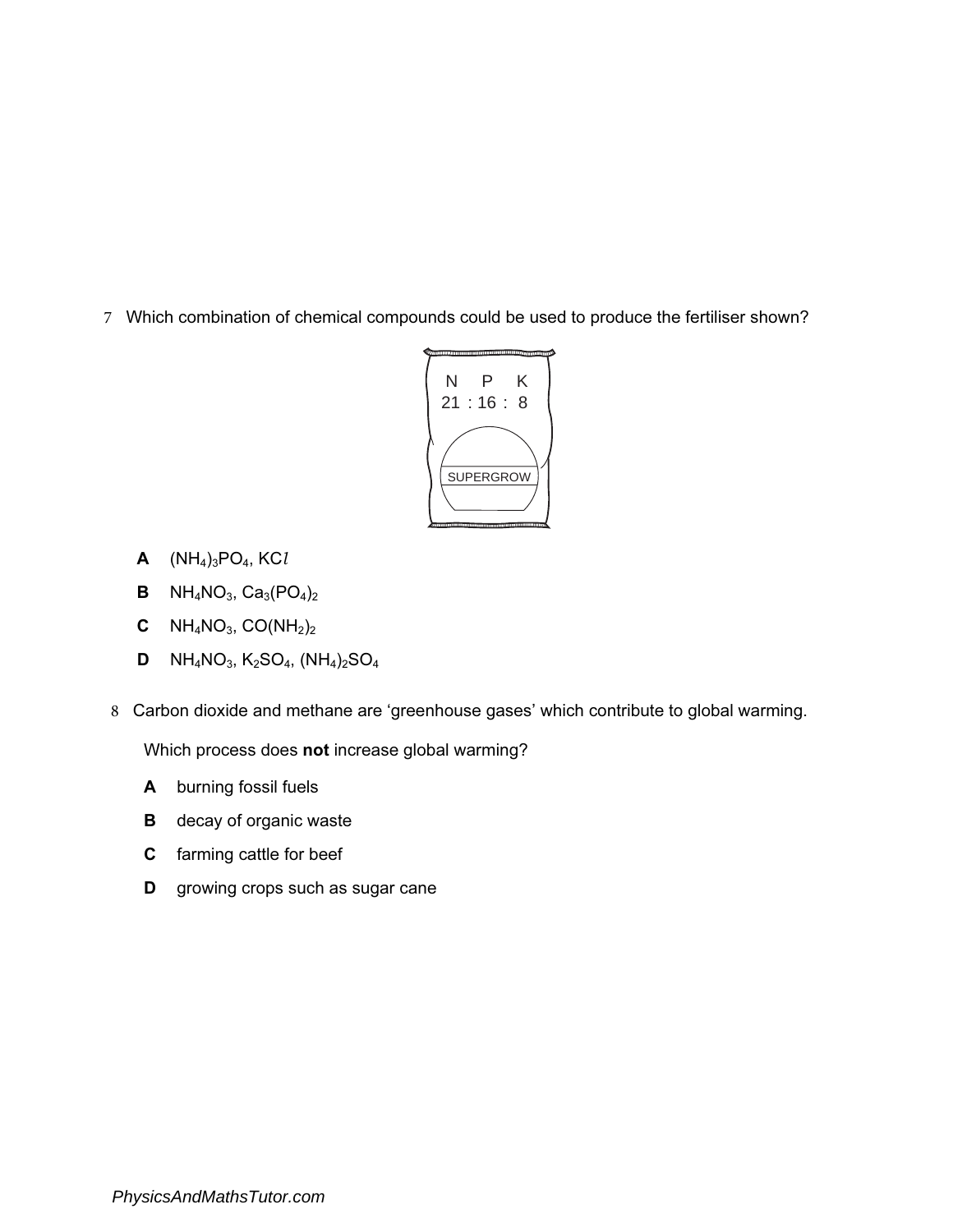- 9 A zinc compound forms carbon dioxide in two different reactions.
	- 1 It is heated strongly.
	- 2 It is added to hydrochloric acid.

Which type of reaction occurs in 1 and 2?

|   | combustion            | neutralisation |
|---|-----------------------|----------------|
| R | combustion            | oxidation      |
| c | thermal decomposition | neutralisation |
|   | thermal decomposition | oxidation      |

- 10 Which elements does an NPK fertiliser contain?
	- A nickel, phosphorus, potassium
	- B nickel, potassium, calcium
	- C nitrogen, phosphorus, potassium
	- D nitrogen, potassium, calcium
- 11 Which method can be used to obtain ammonia from ammonium sulfate?
	- A Heat it with an acid.
	- **B** Heat it with an alkali.
	- C Heat it with an oxidising agent.
	- **D** Heat it with a reducing agent.
	- 12 Which pair of compounds would make a N, P, K fertiliser?
		- A ammonium sulfate and potassium phosphate
		- **B** calcium hydroxide and ammonium nitrate
		- C calcium phosphate and potassium chloride
		- **D** potassium nitrate and ammonium sulfate.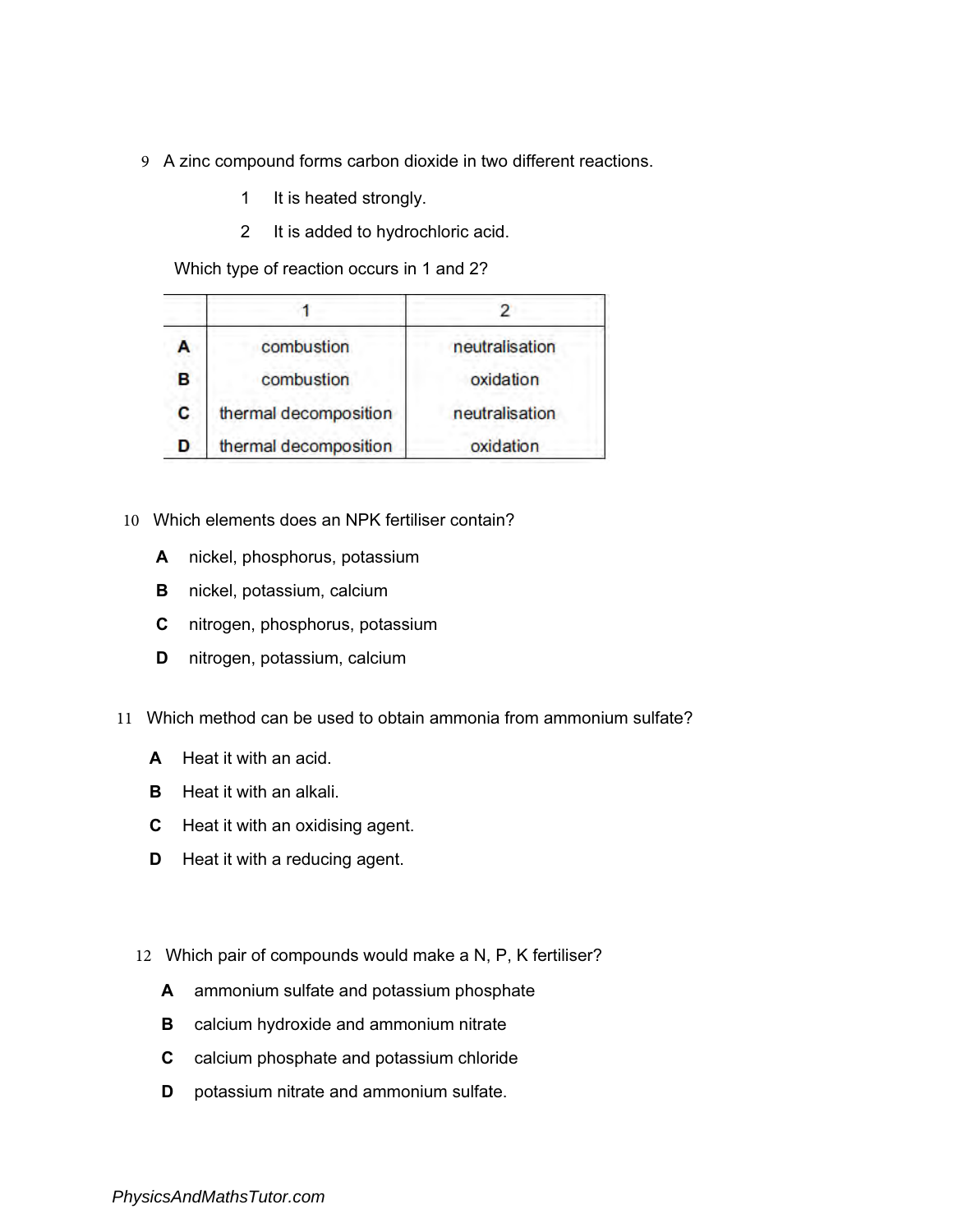- 13 Which compound contains two of the three essential elements needed for a complete fertiliser?
	- A ammonium chloride
	- **B** ammonium nitrate
	- C ammonium phosphate
	- D ammonium sulfate
- 14 Which compound would not be an effective fertiliser?
	- **A** ammonium nitrate,  $NH<sub>4</sub>NO<sub>3</sub>$
	- **B** calcium oxide, CaO
	- **C** calcium phosphate,  $Ca_3(PO_4)_2$
	- **D** potassium nitrate,  $KNO<sub>3</sub>$
- 15 Farmers add calcium oxide (lime) and ammonium salts to their fields.

The compounds are not added at the same time because they react with each other.

Which gas is produced in this reaction?

- A ammonia
- **B** carbon dioxide
- C hydrogen
- D nitrogen
- 16 A sample of fertiliser is tested by warming it with aqueous sodium hydroxide.

A colourless gas is produced which turns red litmus paper blue.

Which element, essential for plant growth, must be present?

- A nitrogen
- **B** phosphorus
- C potassium
- D sulfur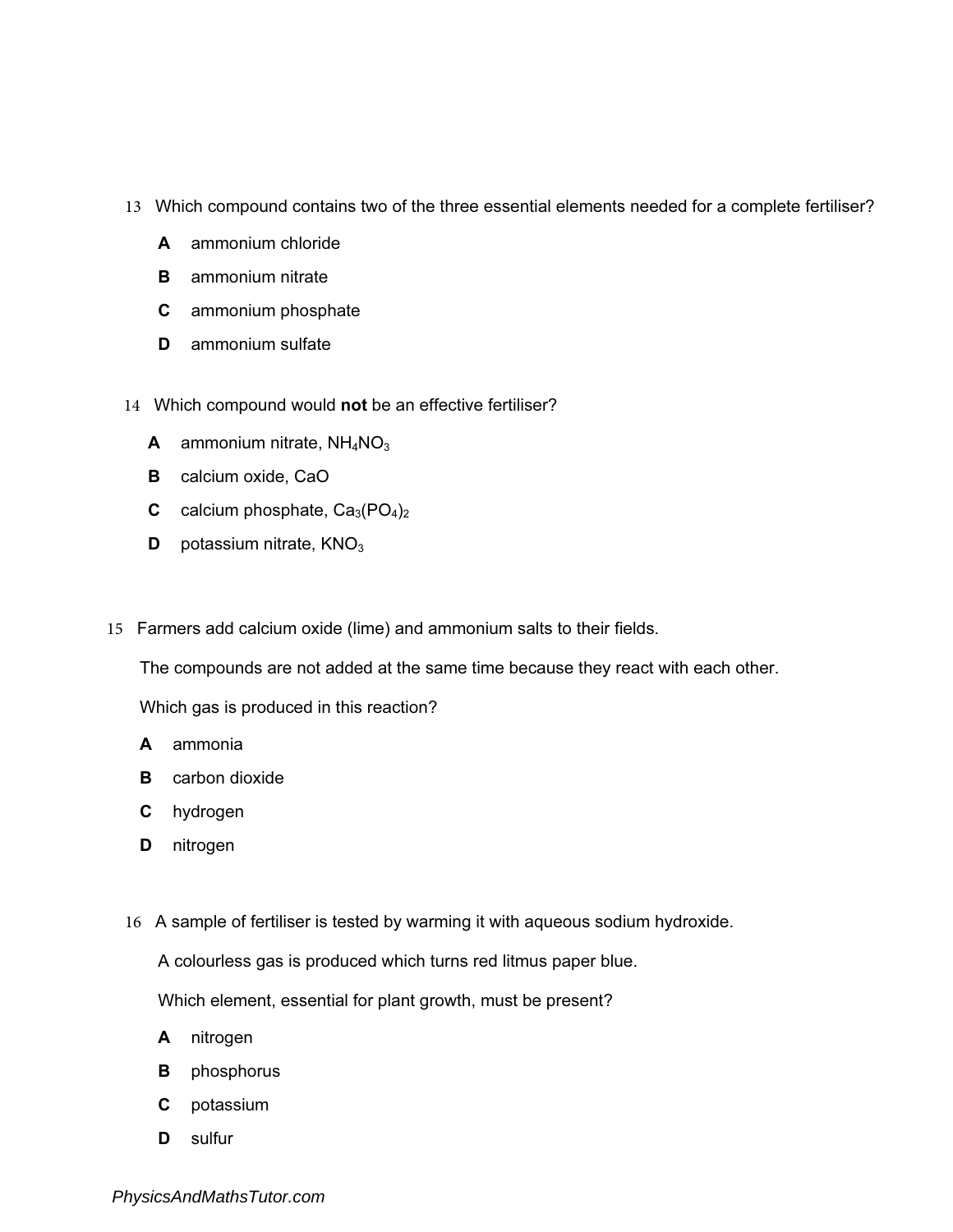17 Nitrogen, phosphorus and potassium are essential elements for plant growth.

|   | mixture                                  | formula                      |
|---|------------------------------------------|------------------------------|
| A | ammonium phosphate<br>potassium chloride | $(NH_4)_3PO_4$<br>KCl        |
| в | ammonium phosphate<br>ammonium nitrate   | $(NH_4)_3PO_4$<br>$NH_4NO_3$ |
| C | ammonium phosphate<br>ammonium chloride  | $(NH_4)_3PO_4$<br>$NH_4Cl$   |
| D | ammonium nitrate<br>potassium chloride   | $NH_4NO_3$<br>KCl            |

Which mixture provides all three essential elements?

18 Which substance would make the best general fertiliser?

|   | relative amount |    |    |                     |
|---|-----------------|----|----|---------------------|
|   |                 |    |    | solubility in water |
| А | 5               | O  | 5  | soluble             |
| B | 5               | 5  | 20 | insoluble           |
| C | 5               | 10 | 15 | soluble             |
| D | 10              | 5  | 10 | insoluble           |

19 What are X and Y in the reaction shown?

ammonium chloride + solution  $X \rightarrow$  alkaline gas Y

|   | x                 |          |
|---|-------------------|----------|
| A | hydrochloric acid | ammonia  |
| в | hydrochloric acid | chlorine |
| C | sodium hydroxide  | ammonia  |
| D | sodium hydroxide  | chlorine |

*PhysicsAndMathsTutor.com*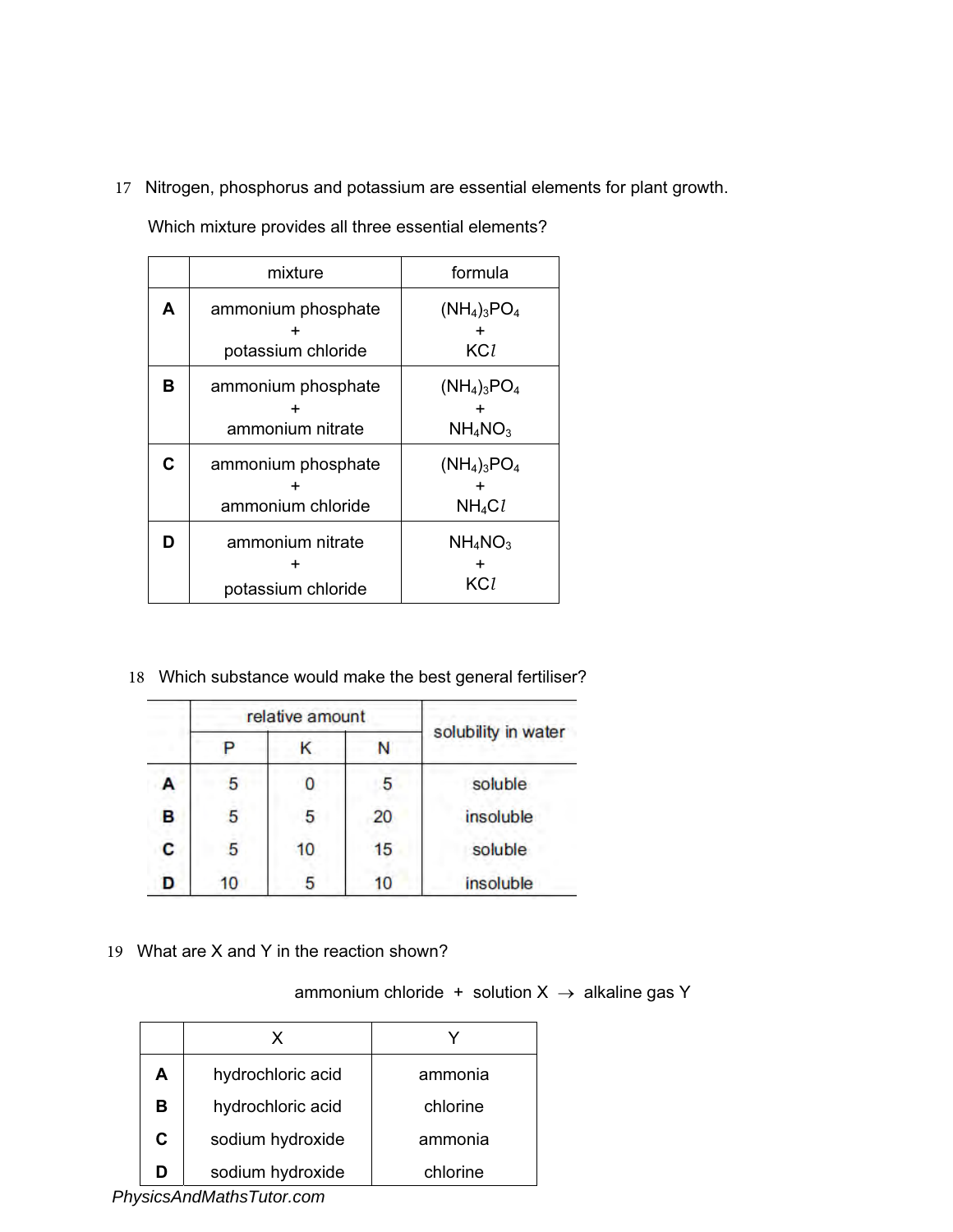20 Fertilisers need to supply crops with three main elements.

Which compound contains all three of these elements?

**A**  $H_3PO_4$  **B**  $KNO_3$  **C**  $NH_4K_2PO_4$  **D**  $NH_4NO_3$ 

21 Fertilisers are used to provide three elements needed to increase the yield of crops.

Which two compounds, when used together, would provide all three of these elements?

- A ammonium nitrate and calcium phosphate
- B ammonium nitrate and potassium sulfate
- C potassium nitrate and calcium phosphate
- **D** potassium nitrate and potassium sulfate
- 22 Which two substances, when reacted together, would form a salt that contains two of the essential elements provided by fertilisers?
	- A potassium hydroxide and nitric acid
	- **B** potassium hydroxide and sulfuric acid
	- C sodium hydroxide and nitric acid
	- **D** sodium hydroxide and sulfuric acid
	- 23 A bag of fertiliser 'Watch it grow' contains ammonium sulfate and potassium sulfate.

Which of the three elements N, P and K does 'Watch it grow' contain?

|   | N | P | Κ |
|---|---|---|---|
| Α |   |   | X |
| В |   | X |   |
| C | X |   | X |
| D | Y | x |   |